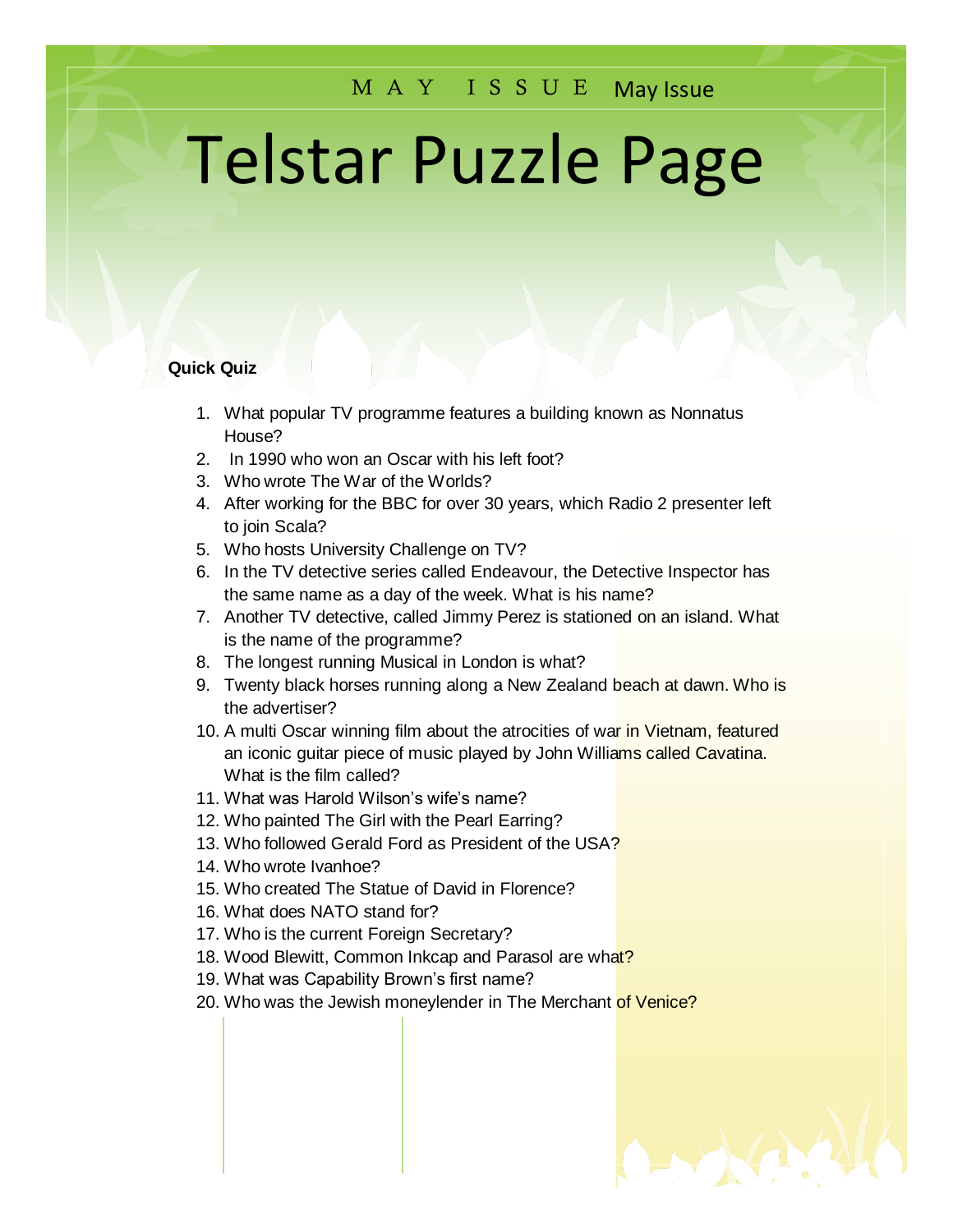|  |             |    | Crossword |                |                |    |                |    |        |                  |
|--|-------------|----|-----------|----------------|----------------|----|----------------|----|--------|------------------|
|  | $\mathbf 1$ |    |           | $\overline{2}$ | $\overline{3}$ |    | $\overline{4}$ | 5  |        | $\boldsymbol{6}$ |
|  |             |    |           | $\overline{7}$ |                |    |                |    |        |                  |
|  | $\,8\,$     |    | 9         |                |                |    | $10\,$         |    | $11\,$ |                  |
|  |             |    | 12        |                |                |    |                |    |        |                  |
|  | 13          |    |           |                |                |    | 14             | 15 |        | 16               |
|  |             |    |           |                |                |    | $17\,$         |    |        |                  |
|  | 18          | 19 |           |                | 20             | 21 |                | 22 |        |                  |
|  |             | 23 |           | 24             |                |    | 25             |    |        |                  |
|  |             | 26 |           |                |                |    |                | 27 |        |                  |
|  |             | 28 |           |                |                | 29 |                |    |        |                  |

## **DOWN.**

- 1.The skeleton of a vehicle (7)
- 2. A textile seller (6)
- 3. If you are arrested then you are this person (9)
- 4. A type of cloud (6)
- 5. The leader of the pack (3)
- 6. This goes with a tuck (3)
- 9. The favoured dogs of the poacher (8)
- 11. Johnny English was not a very secret one of these (5)
- 15. The blood of a tree? (3)
- 16. Someone who trades in goods (6)
- 19. A sign that could be good or bad (4)
- 21. A violent religious cult (4)
- 24. A difference of opinion? (3)
- 25. This could go off with a bang( 3)
- 27. Maybe the hardest board game? (2)

#### **ACROSS.**

1 You sometimes have to put these on the table (5)

4. The twin who did the slaying (4)

7. It was not an OXO cube that drove people crazy, but this did (5)

8. This man holds up the whole world (5)

10. If you sow you will eventually do this (4)

12. Wooster was definitely in this class (5)

13. We all like to go spending on one of these (5)

14. If you find a good 16 down, you could get a good one of these cars (4)

17. You must be this to make a last will and testament (4)

18. The fifth note of the scale in tonic solfah (3)

20. The symbol for Titanium (2)

22. Parents used to join these to help their childrens school (3)

23. Another word for the smallest  $(6)$ 

26. The North Sea is good at this (7)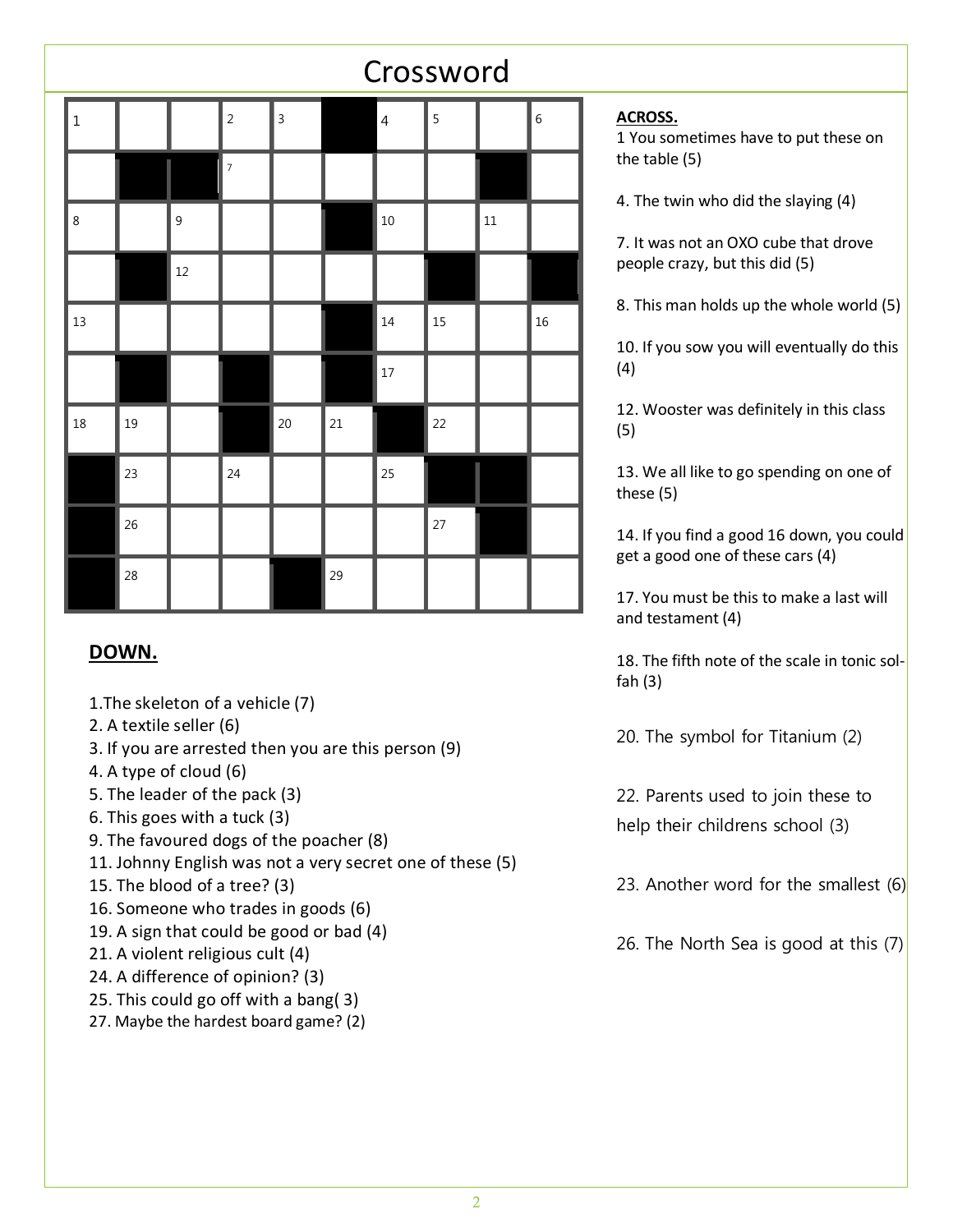# **CRYPTIC CROSSWORD**



## ACROSS

- 1. Black wood could start this old bus.(9)
- 7. If parents don't agree the couple must go.(5)
- 8. Initially opposite North precedes that you
- can, for this animal coating.(5)
- 11. Put student driver badge in the pot to arrange things.(4)
- 12. Pick and choose from this surface.(4)
- 13. Sounds like the French word for "enter" to give a serving tool.(4)
- 14. Fawlty loses one and goes to East initially, to get this European city.(5)
- 15. Initially far too much.(3)
- 16. Loves labours …. ?(4)
- 17. Iron and part time army symbolically gets cheesy.(4)

20. Lose the potassium symbolically from this fixing to get a refusal.(3)

- 21. This chalk marks the material.(6)
- 22. A Scottish knife loses its head to annoy.(3)

23. Rhymes with a spoken test, but the ears have it.(5)

- 25. The horses in the farmyard have an attic.(7)
- 27. Abbreviated divorcee needs looking after to go further.(6)

## DOWN

- 1. Leaving dock to get rid of garments.(4 3)
- 2. Sounds like fibbing again but gives assurance.(4)

3. Take 5 from the place of tears to get this popular beverage.(3)

- 4. Mr. Jangles also had an aroma.(2)
- 5. Give Mr. Capone something for his i pad.(5)
- 6. Half of this is a wrestling hold.(6)
- 9. Major road circulatory title.(8)

10. An R.A. unit and a social networking tool have this common.(7)

12. Repeat final letter of fisherman's tool to get the actual weight of his catch.(4)

18. Not quite the end of a limb.(5)

19. A Fletcher would add a point and feathers to this to make a weapon.(5)

22. An Australian term for a pick- up truck.(3)

24. The first of 23 across to initial identity would give succour.(3)

26. Remove river crossing from the city of

"Dreaming Spires" to get this beast of burden.(2)